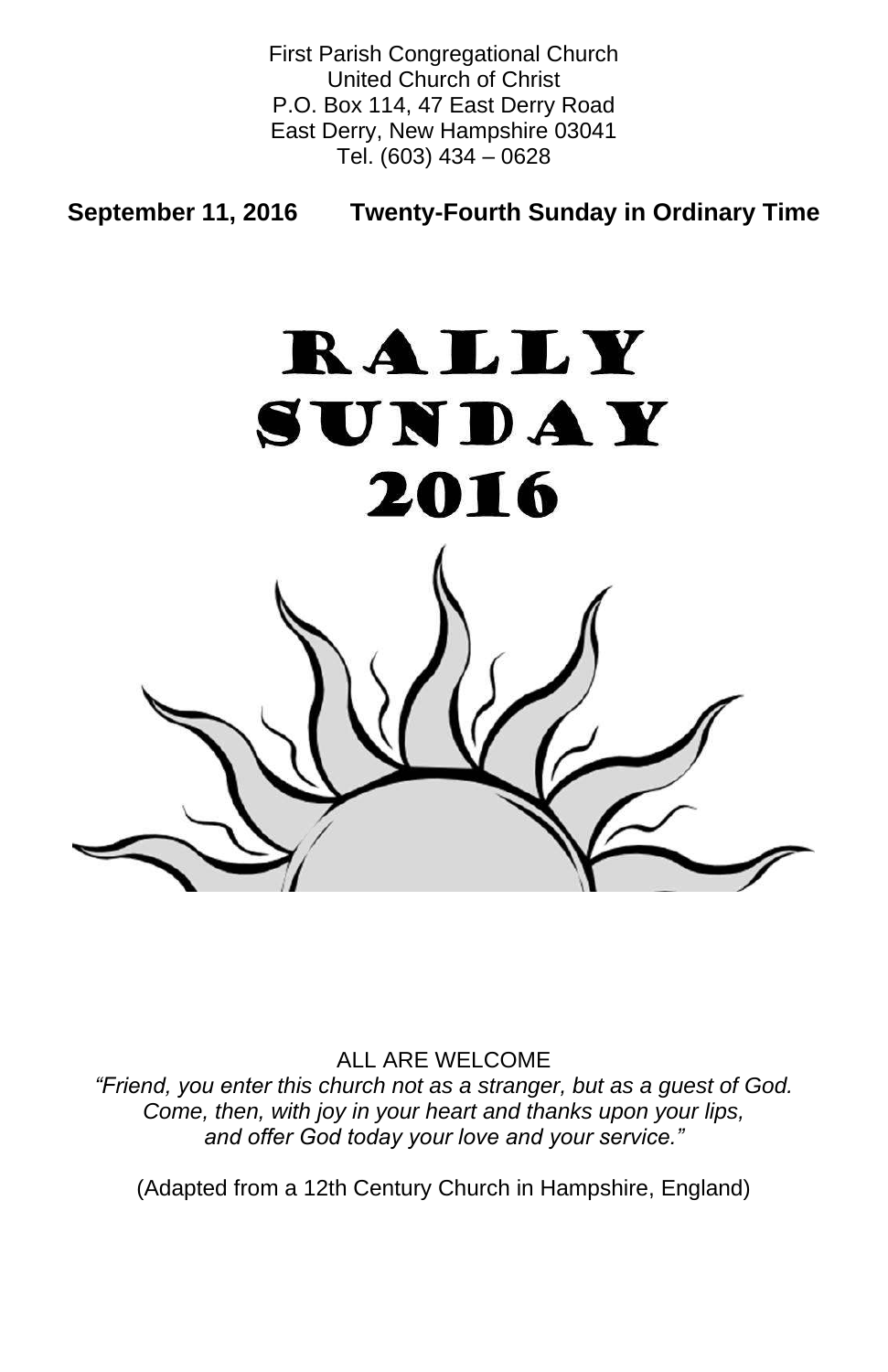**First Parish Congregational Church, United Church of Christ, is a community of faith built upon a firm foundation of worship, prayer and education. In affirming diversity, we are dedicated to welcoming all people who seek the Word of God, Christian fellowship and service to others. In partnership with Christ and led by the Holy Spirit, we reach out to the ever-widening community through active and loving ministry.**

# **WELCOME TO ALL OF GOD'S CHILDREN**

WELCOME & ANNOUNCEMENTS; SHARING JOYS & CONCERNS

# **WE GATHER INTO THE PRESENCE OF GOD**

\*HYMN NO. 388 *"Help Us Accept Each Other"*

\*CALL TO WORSHIP

- One: In the laughter of our children,
- **All: We hear you!**
- One: In the careful hands of Preservation Timber Framers, and Morin Contracting,
- **All: We see you!**
- One: In the beautiful harmonies of our choirs,
- **All: We hear you!**
- One: In coffee hour, and committee work,
- **All: We see you!**
- One: In the words of our pastors, and the tender notes of our chime choir,
- **All: We hear you!**
- One: In hands that have faithfully served this place for so many years, and new faces walking through our doors for the first time,
- **All: We see you!**
- One: Come, let us worship God.

# \*INVOCATION

**Gathering God, we come back together after a long summer, sunkissed, spirit-filled, and ready for routine. We turn our hearts to you in hope, knowing you are near. Knit us together that we might weave the tapestry you dream for us as congregation this year. Help us to hear, see, and feel you in our work and worship together. Bring forth love for our neighbor from willing hearts, and praise from our open hands. Amen.**

\*SONG OF PRAISE **#**756

**Gloria, Gloria, in excelsius Deo Gloria, Gloria, Alleluia, Alleluia**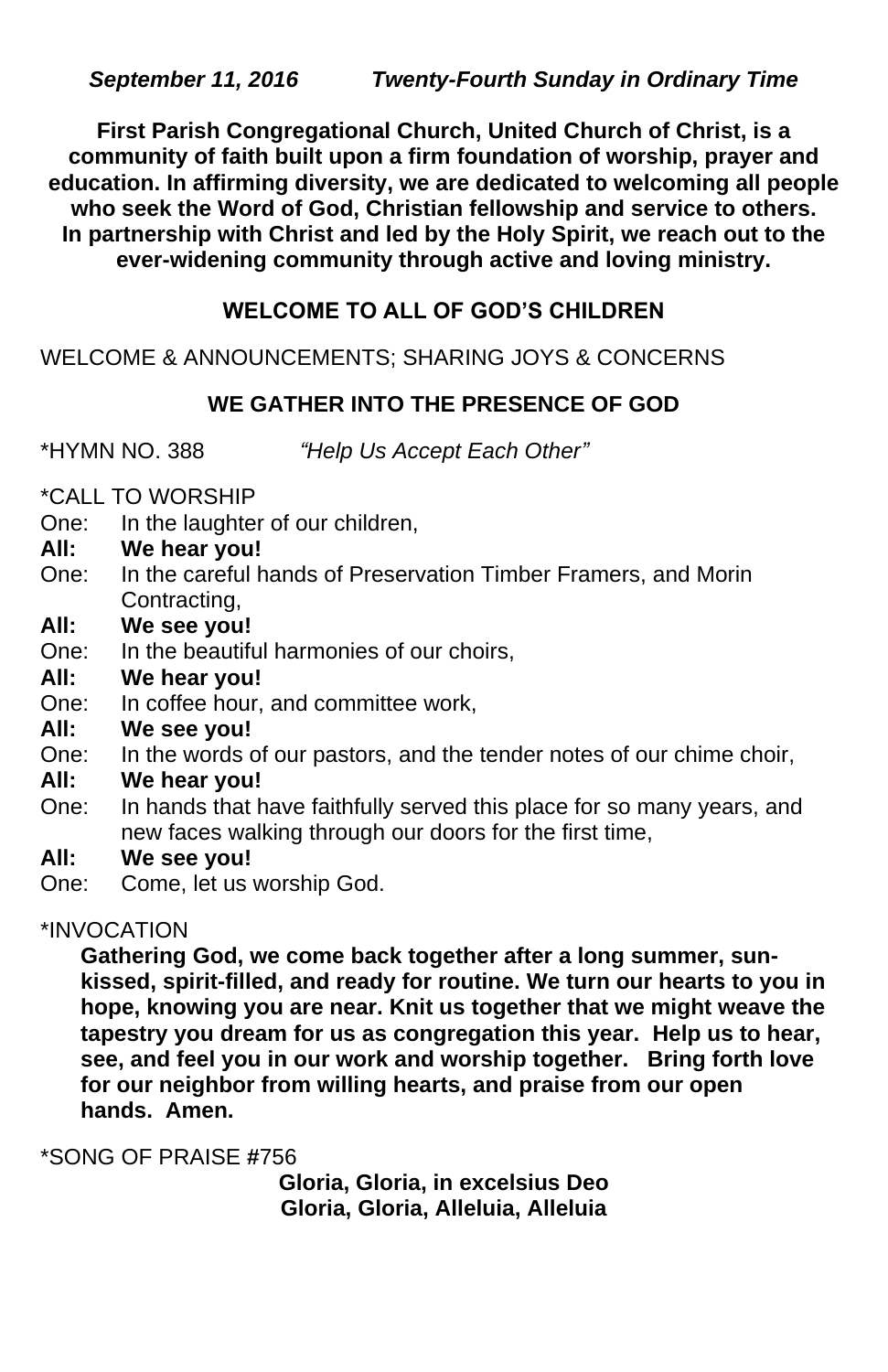# **WE INVITE FORWARD GOD'S YOUNGER DISCIPLES**

*At this time, all children are invited to come forward for the children's offering,*  and children's time. An offering is not required for participation. All are welcome, *especially first time visitors.*

CHILDREN'S OFFERING "*Come as a Child"* **Come as a child, when He calls you to follow. Just come as a child, for His love is untold. Come as a child when you seek His communion, For then, all His blessings unfold.**

## PRAYER OF DEDICATION (in unison)

| <b>HEBREW SCRIPTURE</b>                                 | Jeremiah 18:1-11         | (O.T. p. 801)             |
|---------------------------------------------------------|--------------------------|---------------------------|
| GOSPEL                                                  | Luke 15:1-10             | (N.T. p. 80)              |
| <b>SERMON</b>                                           | "God in Each Other"      | The Rev. Dr. Deborah Roof |
| <b>CHOIR ANTHEM</b>                                     | "I Felt the Hand of God" | <b>Craig Courtney</b>     |
| <b>WE RESPOND WITH PRAYER</b><br><b>PASTORAL PRAYER</b> |                          |                           |

**Dear God, we offer you our gifts with thanks and praise, be with us and guide us all of our days. Teach us how to love each other, and to shine your light into the world. Amen.**

## CHILDREN'S MESSAGE Pastor Heidi

## THE LORD'S PRAYER

**Our Father, who art in heaven, Hallowed be Thy name. Thy kingdom come; Thy will be done; on earth as it is in heaven. Give us this day our daily bread and forgive us our debts as we forgive our debtors. Lead us not into temptation, but deliver us from evil; for Thine is the Kingdom, and the Power, and the Glory forever. Amen**.

\*HYMN NO. 397 *"Thank You, God, for Sisters, Brothers"*

## **WE HEAR GOD'S WORD FOR US**

#### CHORAL RESPONSE

## **WE RESPOND WITH OUR FINANCIAL GIFTS**

#### OFFERTORY INVITATION

We have the opportunity to join with God in providing for the poor and oppressed. Our gifts carry God's mercy to people who have not known God's love or discovered the joy of living in harmony with God's good earth and with their sisters and brothers.

OFFERTORY ANTHEM "Our Rock and Our Salvation" arr. Hayes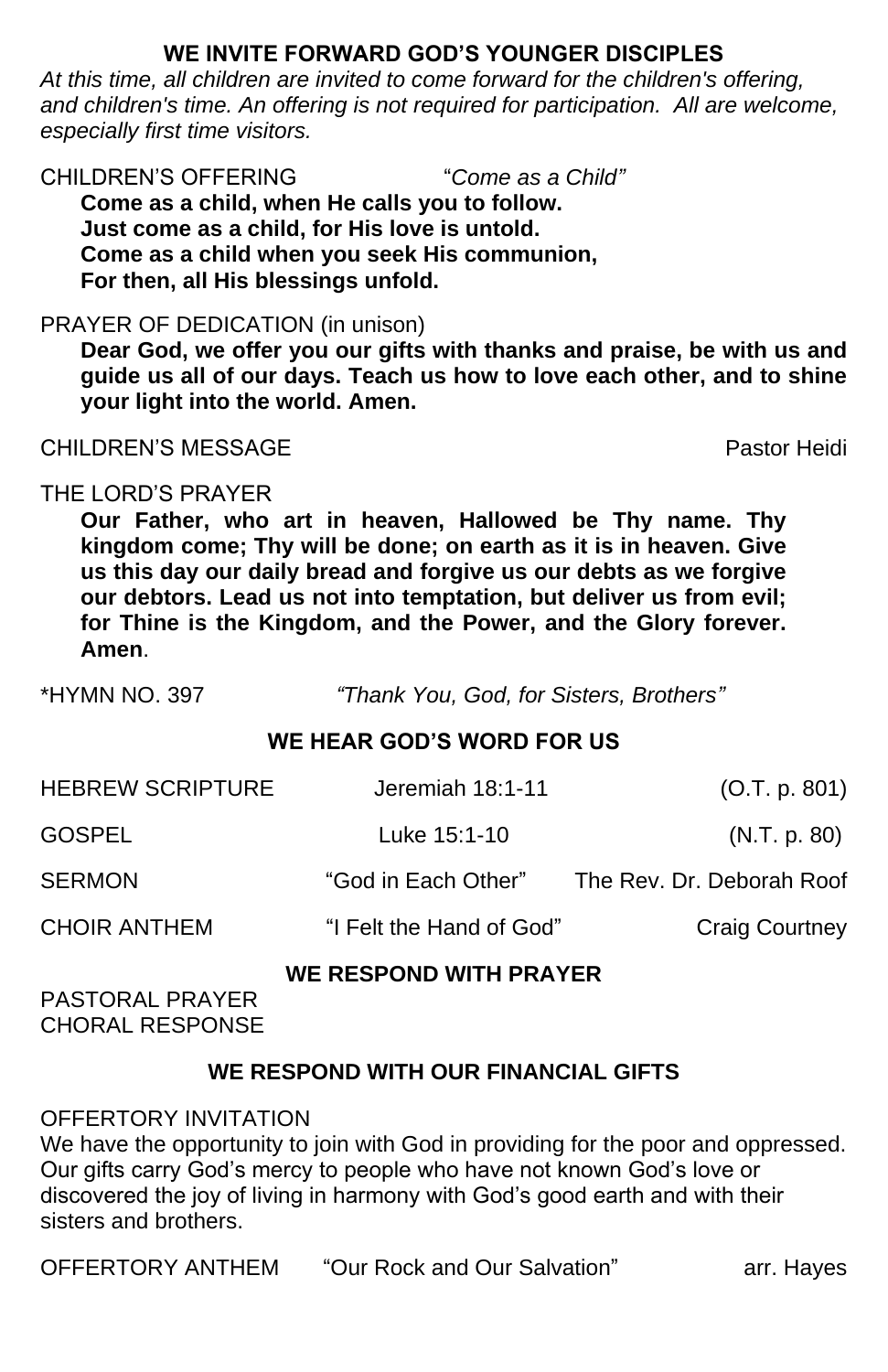## \*DOXOLOGY #562, verse 1

**Take my gifts and let me love you, God who first of all loved me, gave me light and food and shelter, gave me life and set me free, now because your love has touched me, I have love to give away, now the bread of love is rising, loaves of love to multiply!**

#### \*PRAYER OF DEDICATION

*\*Indicates all that are able may stand.* MINISTERS OF THE CHURCH Members of the Congregation DEACONS OF THE MONTH Diana Sweeney and Brian Williams LAY READER **Beth Hunter** USHERS **Ross** and Linda Webber

**Because we have been blessed by you, O God, we are delighted to share. Because there are many who do not enjoy your bounty, we search for ways to help them. Thank you for showing us the way of mercy and patient example, the way of generosity and self-forgetful service, the way of faithfulness and joyous celebration. Bless us and our offerings, we pray. Amen.**

Kevin and Diane Gordon Michael Bryan GREETER(s) Betsy McCall PASTOR The Rev. Dr. Deborah Roof ASSOCIATE PASTOR The Rev. Heidi Carrington Heath MUSIC DIRECTOR Susan Handy ACCOMPANIST/ORGANIST ACCOMPANIST ACCOMPANIST ASSESSMENT OF THE REAL PROPERTY ASSESSMENT ASSESSMENT AND THE REAL PROPERTY OF THE REAL PROPERTY OF THE REAL PROPERTY OF THE REAL PROPERTY OF THE REAL PROPERTY OF THE REAL PROPE

# INTERIM ADMINISTRATIVE ASSISTANT THE Rebecca Cobban

PO BOX 114, 47 East Derry Rd East Derry, NH 03041 Tel. 603.434.0628 Fax. 603.437.3001 Interim Office Manager: Rebecca Cobban Email: officemgr@fpc-ucc.org Office Hours: Tuesday -Thursday 12:00 noon – 4:00 PM Our website [www.fpc-ucc.org](http://www.fpc-ucc.org/) Find us and 'friend us' on Facebook [www.facebook.com/fpcucc](http://www.facebook.com/fpcucc)



# **WE GO OUT TO LOVE AND SERVE A LOVING, SERVING GOD**

\*HYMN NO. 539 *"Won't You Let Me Be Your Servant"*

**BENEDICTION** 

BENEDICTION RESPONSE

**POSTLUDE** 

**First Parish Congregational Church, United Church of Christ**